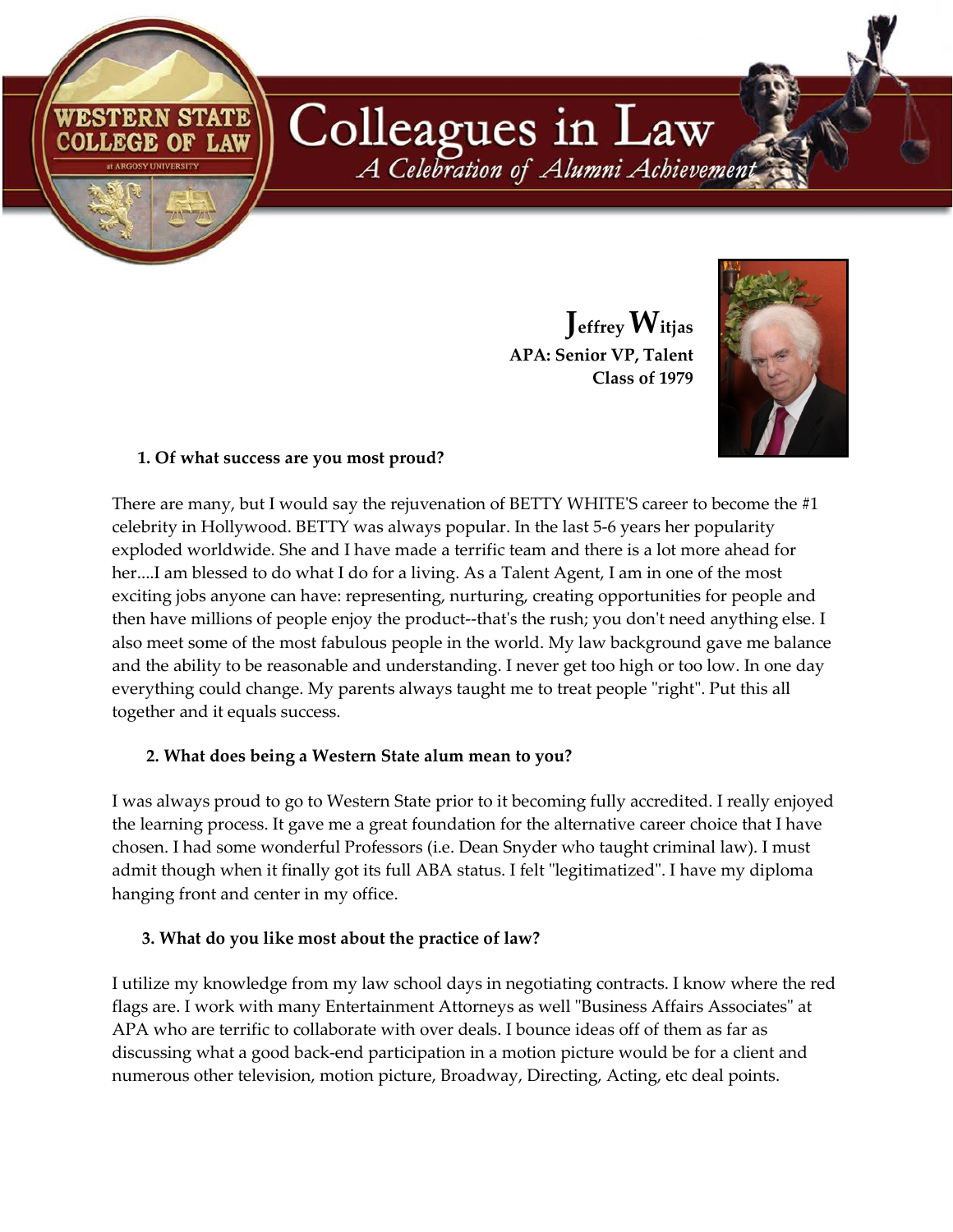It all comes down to protecting the client. That is what I do. I want to protect the client in all types of deals. It is ALL about the client...they depend and trust in me. The last thing I would want to do is have them commence work on a project with a deal different then what they thought it was.

## **4. What do you like least about the practice of law?**

It is the dealing with the fakes in my industry. ..I must know how to read between the lines. Some do not say it like it is....What do they really mean? Why so secretive?....I need to be "Colombo" to find out what is true. There are many people who want to be in the business of entertainment for the power they feel it brings...There are many honorable, creative people as well but is not those I speak of. It is of those pests that need to be eradicated.

# **5. How has the practice changed since you first started?**

We have electricity today....and I don't ride around town in a horse and buggy any longer. The truth is when I started in show business in 1977; we had broadcast channels 2, 4, 7, etc on television. Now we have over 500 stations. In addition, huge corporations were not running the business like today. Relationships were more personal. With no internet, an agent needed to have eye to eye contact with the buyer. Today, you may not meet the person you have been doing business with until months go by. The business is still based on relationships...but you need to make an extra effort today........Another thing.....specifically for actors. Years ago, if an actor appeared regularly on television, a motion picture career was difficult to attain. Today, the visibility could very well open the doors to much success in features (i.e. George Clooney's success in the television series E.R. helped launch his fabulous motion picture career).

## **6. How do you view Western State's position in the legal community?**

Since I do not practice law on a daily basis...my view may not be totally accurate. When the subject comes up, I tell all that Western State has terrific professors, great library and is fully ABA accredited. In addition, today it has a high percentage of students that pass the Bar........In my world it is not a very well known entity. The best PR any school could have is from its graduates. ...Maybe if more students entered the field of Entertainment the recognition factor would drastically change.

## **7. What do you see as the most important/pressing issues in the legal system right now?**

Couple things are pressing in my world....Where is the internet and the world of new media going to go? How can we make it profitable? More and more Producers and creative individuals are putting their product on the web. You can reach millions of people but how do you monetize it? Pay-TV has not been around that long....maybe next. Pay-Internet. How to rate the viewership today in the television world. It sed to be simple with the Nielsen's tracking one source....Today and depending upon who you discuss it with....it goes from the importance of time-shifted viewership to the significance of multiple platforms for video-on-demand and web